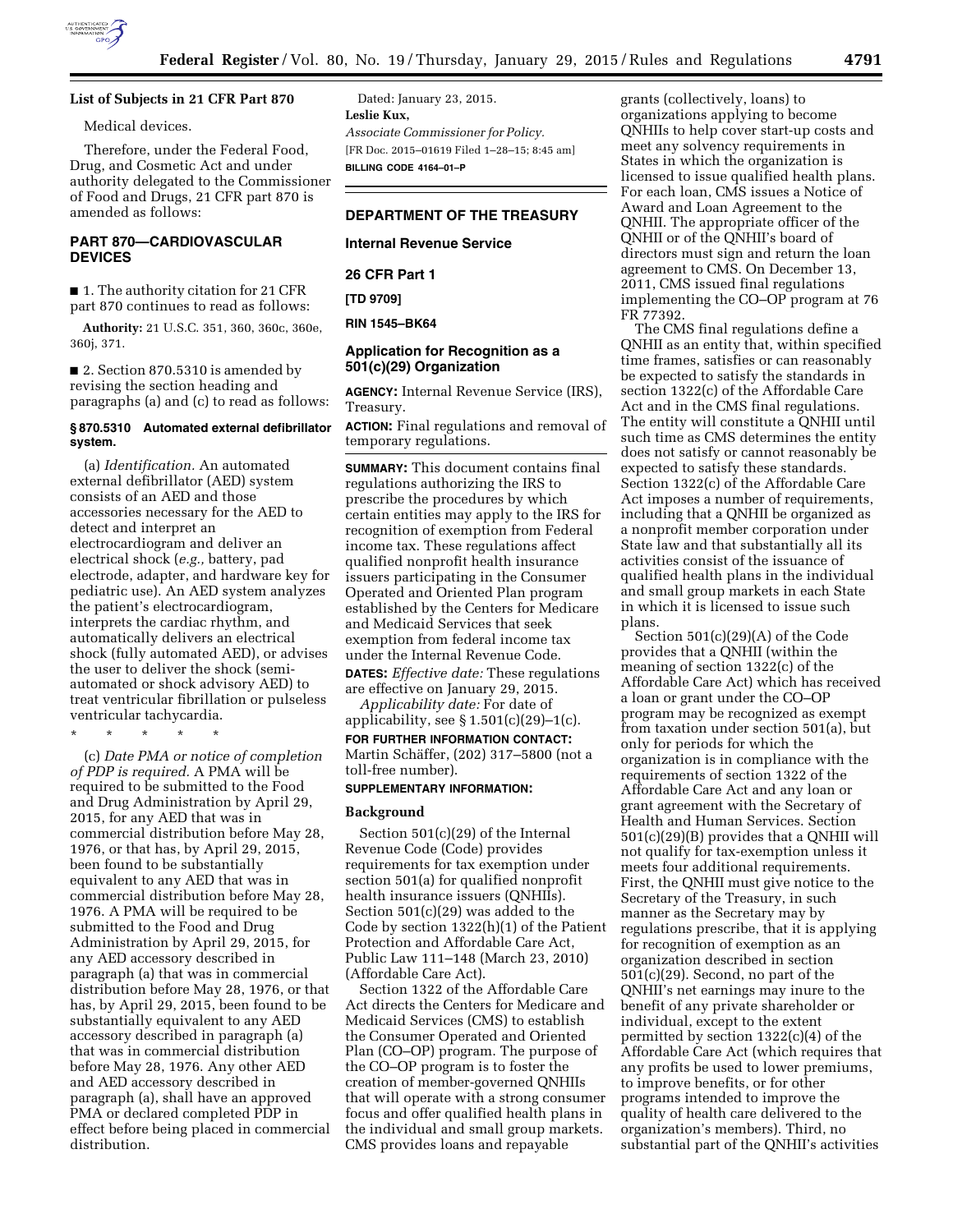may consist of carrying on propaganda, or otherwise attempting, to influence legislation. Finally, the QNHII may not participate in or intervene in (including the publishing or distributing of statements) any political campaign on behalf of (or in opposition to) any candidate for public office. As required by section 1322(b)(2)(C)(iii) of the Affordable Care Act, CMS must notify the IRS of any determination of a failure to comply with the CO–OP program standards, including any loan agreement, that may affect a QNHII's tax-exempt status under section 501(c)(29) of the Code.

Section 6033 requires a QNHII to file an annual information return. Section 6033(m), added to the Code by section 1322(h)(2) of the Affordable Care Act, further requires a QNHII to provide additional information on the amount of reserves required by each state in which the QNHII is licensed to issue qualified health plans and the amount of reserves on hand. These requirements are met by filing a Form 990 for each tax year in which the QNHII claims tax-exempt status, including tax years prior to receipt of a determination letter from the IRS recognizing its tax-exempt status. See Notice 2011–23, § 8, 2011–13 IRB 588, as well as Instructions for Form 990–EZ, ''Short Form Return of Organization Exempt from Income Tax.''

On February 7, 2012, temporary regulations (TD 9574) authorizing the IRS to prescribe the procedures by which certain entities may apply to the IRS for recognition of exemption from Federal income tax were published in the **Federal Register** (77 FR 6005). On the same date, and under the authority of the temporary regulations, the IRS issued Rev. Proc. 2012–11, 2012–7 IRB 368, providing instructions on how an organization should apply for recognition of exemption as an organization described in section 501(c)(29). The IRS intends to reissue Rev. Proc. 2012–11 (with a 2015 designation) under the authority of the final regulations.

A notice of proposed rulemaking (REG–135071–11) cross-referencing the temporary regulations was also published in the **Federal Register** on February 7, 2012 (77 FR 6027). No public hearing was requested or held. Two comments responding to the notice of proposed rulemaking were received and are available at *[www.regulations.gov](http://www.regulations.gov)* (Docket Number IRS–2012–0007). After consideration of the two comments, the proposed regulations are adopted without revision, and the corresponding temporary regulations are removed.

## **Summary of Comments and Explanation of Provisions**

Section 501(c)(29)(B)(i) of the Code provides that a QNHII which has received a loan through the CO–OP program established under the Affordable Care Act by the Centers for Medicare and Medicaid Services may be recognized as exempt from taxation under section 501(a) only if, among other things, the QNHII gives notice to the IRS, in such manner as the Secretary may by regulations prescribe, that it is applying for recognition as an organization described in section 501(c)(29). These final regulations provide that the Commissioner has the authority to prescribe the application procedures that a QNHII seeking such recognition must follow. These final regulations expressly authorize the Commissioner to recognize a QNHII as exempt effective as of a date prior to the date of its application, provided that the application is submitted in the manner and within the time prescribed by the Commissioner and that the QNHII's prior purposes and activities were consistent with the requirements for exempt status under section 501(c)(29).

Neither of the comments received addressed the proposed rule authorizing the IRS to prescribe the procedures by which certain entities may apply for recognition of exemption from Federal income tax as organizations described in section 501(c)(29). One commenter suggested that the final rule clarify that the failure of a QNHII to meet the requirements of state insurance laws may be grounds for the denial or revocation of the entity's tax-exempt status. In addition, the commenter suggested that the application for a section 501(c)(29) determination letter, as described in Rev. Proc. 2012–11, should include an affirmation by the entity seeking an exemption that it meets all applicable state requirements for a qualified health insurer, including solvency and licensing standards.

The final regulations do not incorporate these suggestions. Section 501(c)(29)(A) provides for recognition of a QNHII that has received a loan or grant under the CO–OP program for periods for which the organization is in compliance with the requirements of the Affordable Care Act and of any CO–OP program loan or grant. An entity that CMS has determined qualifies as a QNHII remains a QNHII until CMS determines that it does not satisfy or cannot reasonably be expected to satisfy the standards in section 1322(c) of the Affordable Care Act and the CMS final regulations. CMS must notify the IRS if a QNHII fails to comply with the CO–

OP program standards, including any loan agreement. If CMS determines that an organization no longer qualifies as a QNHII, it will lose its tax-exempt status under section 501(c)(29) of the Code. Because the commenter's suggestions relate to an organization's qualification as a QNHII, rather than to the requirements for a QNHII to be recognized as tax-exempt, these suggestions were not adopted.

Another commenter recommended that the final rule make it clear that all state and federal laws and regulations that currently apply to 501(c) organizations—including those related to transparency, reporting, and the treatment of assets upon dissolution apply also to organizations recognized under section 501(c)(29), noting particularly the requirement to file a Form 990, ''Return of Organization Exempt From Income Tax,'' and related documents on an annual basis. The commenter further recommended that the final rule specifically address aspects of the Affordable Care Act that are not within the jurisdiction of the Treasury Department.

The final regulations do not incorporate these suggestions. With respect to the Code, different requirements apply to different types of organizations described in section 501(c). Section 501(c)(29)(B) sets forth the conditions that a QNHII must satisfy for exemption from Federal income tax. Section 6033 and the regulations thereunder generally requires all organizations exempt from taxation under section 501(a), including QNHIIs exempt under section 501(c)(29), to file Form 990, unless an organization qualifies for an exception from the filing requirement. With respect to section 1322 of Affordable Care Act, CMS issued final regulations in December 2011 implementing the CO–OP program and providing the basic standards that an organization must meet to be a QNHII and participate in the program. Those requirements are outside the jurisdiction of the Treasury Department. For these reasons no additional regulatory guidance is needed.

### **Special Analyses**

It has been determined that this Treasury decision is not a significant regulatory action as defined in Executive Order 12866, as supplemented by Executive Order 13563. Therefore, a regulatory assessment is not required. It has been determined, also, that section 553(b) of the Administrative Procedure Act (5 U.S.C. chapter 5) does not apply, and because no collection of information is imposed on small entities, the